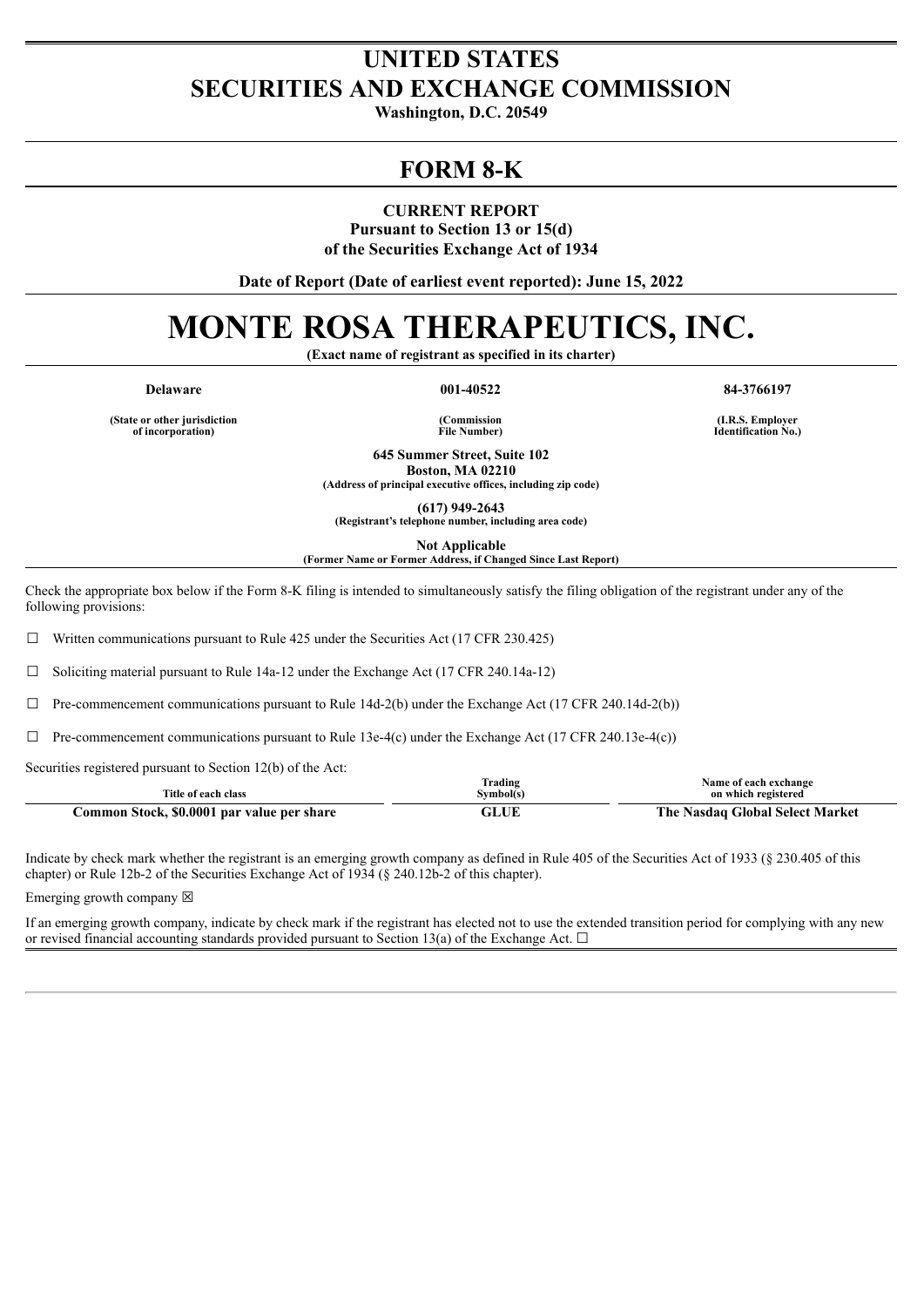#### **Item 5.07 Submission of Matters to Vote of Security Holders**

Monte Rosa Therapeutics, Inc (the "Company") held its Annual Meeting of Stockholders on June 15, 2022 (the "Annual Meeting") in a virtual-only format via live webcast. At the Annual Meeting, the Company's stockholders of record as of April 20, 2022 (the "Record Date") considered and voted on the two proposals set forth below, each of which is described in greater detail in the Company's Proxy Statement, filed with the Securities and Exchange Commission under Section 14(a) of the Securities Exchange Act of 1934, as amended on April 27, 2022. As of the Record Date, the number of shares of the Company's common stock, \$0.0001 par value per share ("Common Stock"), outstanding and entitled to vote at the Annual Meeting was 46,656,249. The number of shares of Common Stock present or represented by valid proxy at the Annual Meeting was 43,785,969, thus establishing a quorum for the Annual Meeting. Shares present virtually during the Annual Meeting were considered shares of Common Stock represented in person at the Annual Meeting. Each share of Common Stock was entitled to one vote with respect to matters submitted to the Company's stockholders at the Annual Meeting. The final voting results are set forth below.

The following is a summary of the matters voted on at the Annual Meeting.

#### Proposal 1 - Election of Class I Director Nominees

The stockholders of the Company elected Christine Siu, M.B.A. and Kimberly L. Blackwell, M.D. as Class I directors of the Company, each for a threeyear term ending at the annual meeting of stockholders to be held in 2025 and until their successor have been duly elected and qualified or until their earlier resignation or removal. The results of the stockholders' vote with respect to the election of the Class I directors were as follows:

|                             | Votes<br>For | Votes<br>Withheld | Broker<br><b>Non-Votes</b> |
|-----------------------------|--------------|-------------------|----------------------------|
| Christine Siu, M.B.A.       | 40.031.134   | 1.535.338         | 2.219.497                  |
| Kimberly L. Blackwell, M.D. | 34.701.825   | 6.853.459         | 2,230,685                  |

#### Proposal 2 - Ratification of Appointment of the Company's Independent Registered Public Accounting Firm

The stockholders of the Company ratified the selection of Deloitte & Touche LLP as the Company's independent registered public accounting firm for the fiscal year ending December 31, 2022. The results of the stockholders' vote with respect to such ratification were as follows:

| Votes      | Votes   |         |
|------------|---------|---------|
| For        | Against | Abstain |
| 43,776,605 | 1.664   | 7,700   |

No other matters were submitted to or voted on by the Company's stockholders at the Annual Meeting.